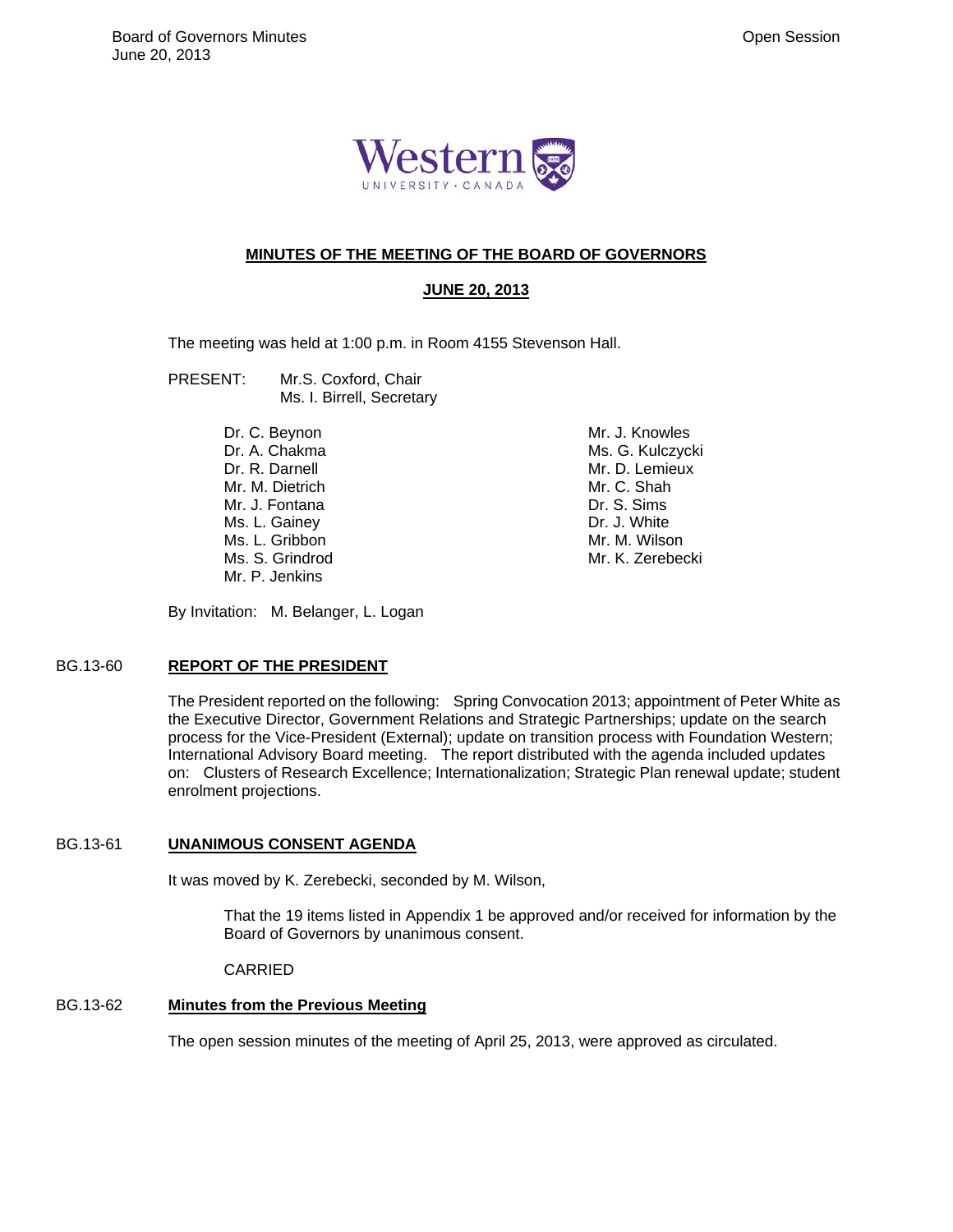### **REPORT OF THE PROPERTY & FINANCE COMMITTEE** [Appendix II]

### BG.13-63 **Centre for Environment & Sustainability – Increase to Supplemental Fee for Masters Program**

It was moved by K. Zerebecki, seconded by M. Wilson,

That the Master of Environment and Sustainability supplementary fee increase to \$2,000 effective September 2013.

CARRIED (By Unanimous Consent)

#### BG.13-64 **Information Items Reported by the Property & Finance Committee**

The Report of the Property & Finance Committee, detailed in Appendix II, contained the following items that were received for information by unanimous consent:

- Professorship in Vascular Surgery
- Beattie Professorship Name Change
- UHIP Fees 2013-2014
- New Supplemental Fees
- Dental Kit Fees 2013-2014
- Ancillary Financial Report
- Quarterly Ratio Report on Non-Endowed Funds
- Investment Committee Report
- Quarterly Financial Report (Operating Budgets)
- New and Revised Scholarships and Awards

### **REPORT OF THE SENIOR OPERATIONS COMMITTEE** [Appendix III]

#### BG.13-65 **Campus Alcohol Policy – MAPP 1.33 - Amendments**

It was moved by M. Wilson, seconded by S. Sims,

That the Board of Governors approve amendments to the Campus Alcohol Policy (MAPP 1.33) as outlined in Appendix III, Annex 1.

#### CARRIED

### **REPORT OF THE AUDIT COMMITTEE** [Appendix IV]

### BG.13-66 **Retirement Income Fund Financial Statements for the year ended December 31, 2012**

It was moved by P. Jenkins, seconded by K. Zerebecki,

That the Board of Governors approve the audited financial statements for The University of Western Ontario Retirement Income Fund for the calendar year 2012, as attached in Appendix IV, Annex 1.

#### CARRIED

# BG.13-67 **Western Retirement Plans – Report to the Audit Committee for the year ended December 31, 2012**

The Board received for information the annual report on the Western Retirement Plans detailed in Appendix IV, Annex 2.